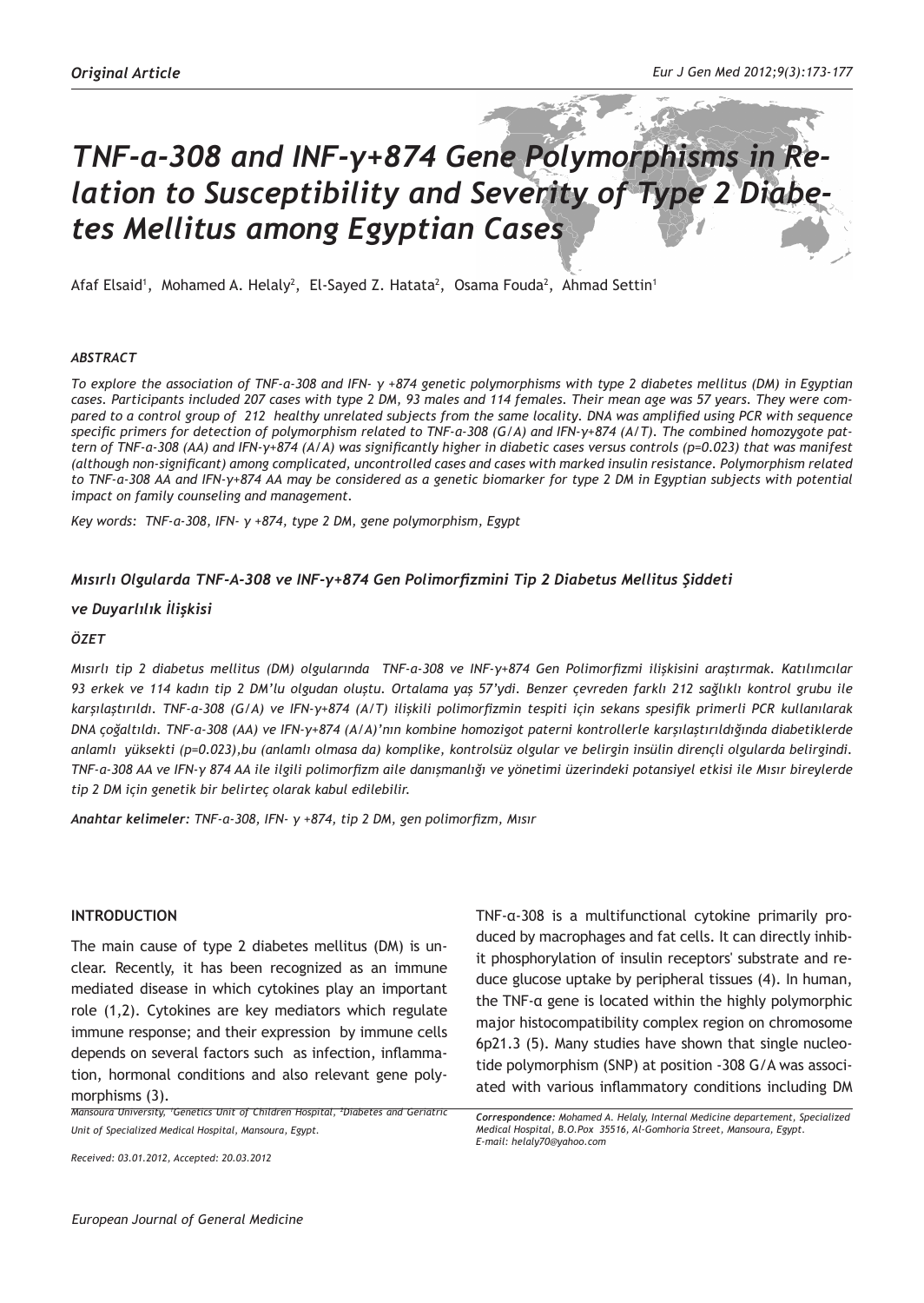(6). IFN- γ is a Th1 cytokine which supports the immune system to perform cytolysis of target cells and also was reported to be increased in DM (7). IFN- γ gene intron-1 polymorphisms was speculated to influence immune complex disease susceptibility which is characterized by an imbalance of various immunoregulatory systems (8).

The aim of the present work is to investigate the association of polymorphisms of TNF-α-308 and IFN- γ +874 genes to the susceptibility and severity of type 2 DM among Egyptian cases from the Nile Delta region of Egypt.

# **MATERIAL AND METHODS**

This study was conducted on 207 diabetic patients (93 males and 114 females) with an age range between 40–78 years (57.38±7.67 years). They were selected from the Department of Endocrinology and Diabetes, Specialized Medical Hospital, Mansoura University, Egypt. All patients had a diagnosis of established type 2 diabetes mellitus on the basis of medical history, clinical examination and laboratory tests. Fasting and post-prandial blood glucose were estimated using the glucose oxidase method (spin react kit, Madrid, Spain) (9). Quantitative determination of insulin, C-peptide and glucagon were done by amplified sensitivity immunoassay performed on microtitre plates (INS-EASIA Biosource, Belgium) using monoclonal antibodies directed against distinct epitopes of the corresponding hormone (10). Glycosylated hemoglobin (HbA1c) was measured by quantitative colorimetric method, determined as percent of glycohemoglobin in relation to total hemoglobin (Human GmbH, Germany). Homeostasis model of assessment of insulin resistance (HOMA) was calculated as =Fasting glucose (mg/dl) x Fasting insulin (IU/ml)/405 (11). Exclusion criteria included cases with systemic or blood diseases that may affect the kidney other than DM such as SLE, leukemia and lymphoma and cases with heavy urinary tract infection.

Cases were compared to a control group of 212 unrelated subjects of matched age and sex from the same locality. They were proven healthy and euglycemic by clinical and laboratory tests. A written consent was taken from every participant in this study.

# **DNA Extraction and amplification**

DNA was extracted from anticoagulated whole blood using a special kit (QiAamp DNA blood Qiagen, Hilder,

Germany). An amplification refractory mutation system by polymerase chain reaction (ARMS-PCR) was carried out for detection of both polymorphisms. The total volume of reaction mix (25µl) used for TNF-α-308, consisted of 12µl of dream taq green PCR master mix (2X, Fermentas, USA) mixed with 3µl DNA; 3µl of anti-sense primer: 10 pmol/µl 5`-TCTCGGTTTCTTCTCCATCG-3` with 4 µl of either primers of G 10 pmol/µl 5`-ATAGGTTTTGAGGGGCATGG-3` or A 5`-ATAGGTTTTGAGGGGCATGA-3`and 3µl sterile H2O (DNase free) primers in separate tubes. Cycling conditions included an initial denaturation cycle of 95 ºC (1 min) followed by 10 cycles each of 95º C (15 s), 65 º C (50 s), and 72  $°C$  (40 s), followed by 20 cycles each of 95 ºC (50 s), 59 º C (50 s), and 72 º C (50 s) finalized with a long extension cycle of 72° C for 7 minutes. On the other hand, the reaction mix used for detection of IFN- γ +874 gene polymorphism was in the form of a total volume of 20µl containing 1 µl of antisense primer : 100 pmol/µl; 5` TCA ACA AAG CTG ATA CTC CA-3`, 1 µl of specific A primer :100 pmol/µl, 5`-TTC TTA CAA CAC AAA ATC AAA TCA-3 or 1 µL of specific T primer : 100 pmol/µl, 5`-TTC TTA CAA CAC AAA ATC AAA TCT-3`, 4 µl of dNTPs (2mM), 2.4 µl of Mgcl2 (25 mM), 3µl of buffer (10x), 0.5µl of Taq DNA polymerase (5 U/µl), 5.1 µl of sterile Mili Q H2O and 3µl of genomic DNA. PCR was performed in a thermocycler with the cycles: 95 º C (3min), 10 cycles of 95 ºC (15 s), 65 ºC (50 s) and 72 ºC (40 s), followed by 20 cycles of 95 °C (20 s), 55 °C (50 s) and 72 º C (50 s) and a final cycle of 72 ºC (7min). Amplified products were subjected to 2.5% agarose gel electrophoresis, stained with ethidium bromide and visualized on an ultraviolet transilluminator. (12-14).

# **Statistical analysis**

Data were processed and analyzed using the Statistical Package of Social Science (SPSS, version 15). The frequency of studied allelic polymorphisms among cases was compared to that of controls describing number and percent of each and tested for positive association using Fisher's exact test and odds ratio (OR) with 95% confidence intervals (CI). A minimum level of  $p < 0.05$  is considered significant.

# **RESULTS**

Both TNF-α-308 AA and IFN-γ+874 AA genotypes showed higher frequency among diabetic patients when compared to control subjects, (5.8% vs. 0.9% and 13% vs. 6% respectively) but with no statistical significance (p>0.05) (Table 1).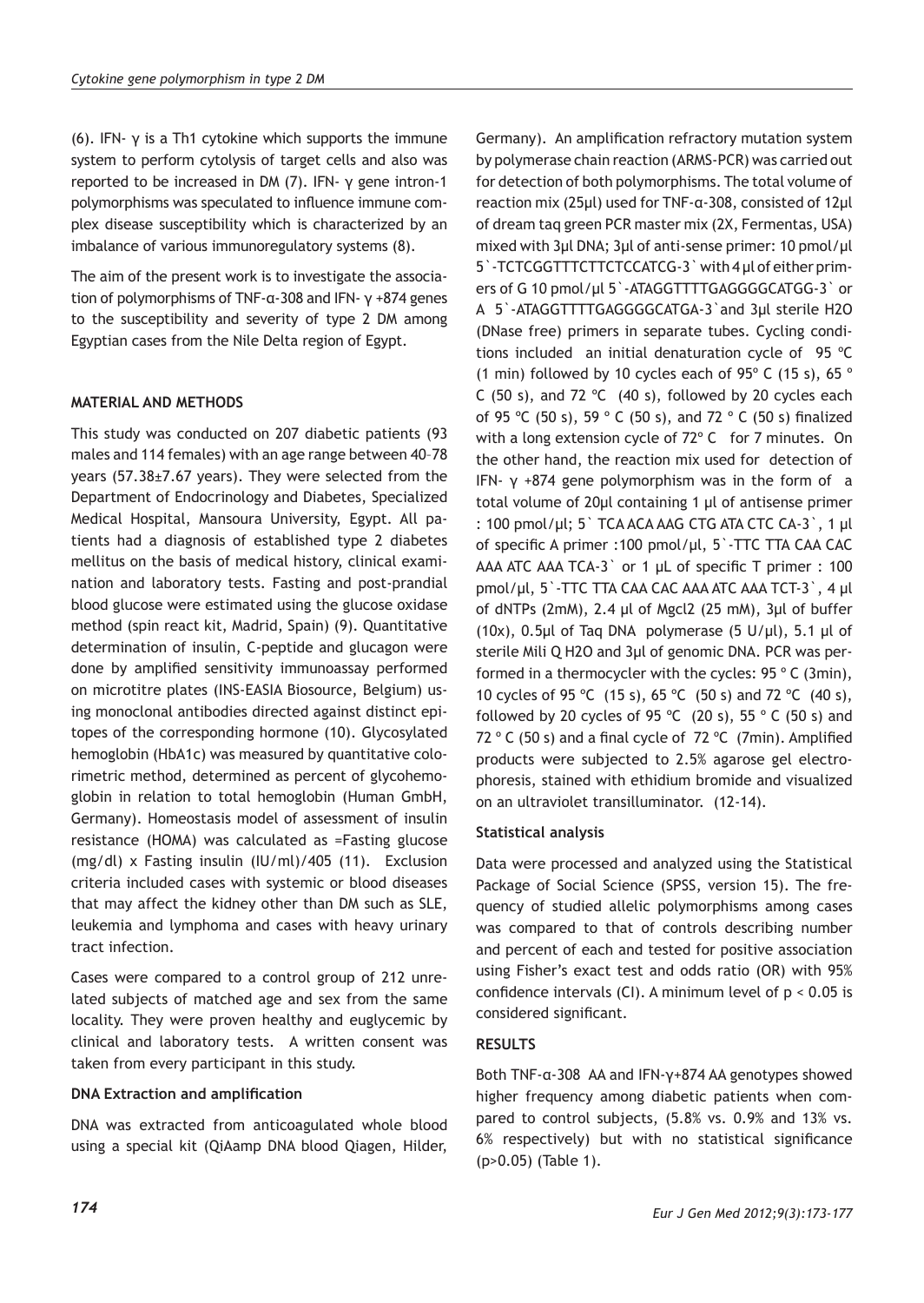|                          | Cases     | Control    | Fisher exact | Odds ratio (95% CI) |
|--------------------------|-----------|------------|--------------|---------------------|
|                          | n(%)      | n(%)       | (p)          |                     |
| TNF-a-308 Genotypes      |           |            |              |                     |
| GG                       | 10(14.5)  | 11(10.4)   | 0.478        | $1.46(0.59-3.66)$   |
| GA                       | 55 (79.7) | 94 (88.7)  | 0.129        | $0.50(0.22-1.16)$   |
| AA                       | 4(5.8)    | 1(0.9)     | 0.080        | $6.46$ (0.71-59.08) |
| IFN- $v + 874$ Genotypes |           |            |              |                     |
| TТ                       | 7(10.1)   | 8(7.5)     | 0.588        | $1.38(0.48-4.0)$    |
| AT                       | 53 (76.8) | 92(86.8)   | 0.102        | $0.50(0.23-1.11)$   |
| AA                       | 9(13)     | 6(5.7)     | 0.103        | $2.5(0.85 - 7.37)$  |
| TNF-a-308 Alleles        |           |            |              |                     |
| G                        | 75(54.3)  | 116(54.7)  | 1.0          | $0.99(0.64-1.52)$   |
| А                        | 63(45.7)  | 96(45.3)   | 1.0          | $1.02(0.66-1.56)$   |
| IFN- $v + 874$ Alleles   |           |            |              |                     |
| Т                        | 67(48.6)  | 108 (50.9) | 0.743        | $0.91(0.59-1.40)$   |
| А                        | 71(51.4)  | 104(49.1)  | 0.743        | $1.1(0.72-1.69)$    |

*Table 1. Frequencies of TNF-α-308 (G/A) and IFN- γ +874 (A/T) genotype and allelic polymorphisms among type 2 diabetic Egyptian patients compared to control subjects*

On the other hand, comparing the combined genotype frequencies among cases and controls, it was noted that cases showed a significantly higher frequencies of the combined genotypes having homozygosity for both rare alleles (AA with AA) or either one of them (AA with AG or AG with AA) (Table 2, p= 0.023). Also, the homozygotic pattern TNF-α-308 (AA) with IFN-  $\gamma$  (AA) was higher in complicated versus non complicated cases, in patients with marked insulin resistance (HOMA >20 (15) ) and also higher in uncontrolled patients (HbA1c >7 (16) ) but didn't reach the statistical significance (Table 2).

On the other hand, no statistically significant difference was noted comparing the frequencies of TNF-α-308 (G/A) and IFN-  $\gamma$  +874 (A/T) genotypes and alleles among various case-subgroups regarding : age (<40 vs. >40 years), sex (males vs. females), parental consanguinity (positive vs. negative), family history of DM (positive vs. negative), main blood pressure (hyertensives vs. non-hypertensives) and BMI (overweight/obese vs. normal) (data not shown).

# **DISCUSSION**

Type 2 DM is the most common type of diabetes that is characterized by variable degree of insulin deficiency and resistance. Its prevalence rises markedly with increasing degree of obesity and sedentary life (17). The association of genetic polymorphism of inflammatory cytokines with type 2 DM is largely debatable, but recent findings indicate that certain proinflammatory cytokines are capable of interfering with insulin sensitive glucose uptake and can induce insulin resistance (18).

This study showed that the presence of the rare alleles of TNF-α-308 and IFN- γ +874 genes in combination either in a homozygosus of heterozygous forms was significantly higher in Egyptian cases with type 2 DM compared to controls. Also their frequency was higher in complicated cases, and in those with marked insulin resistance and with poor controlled glycaemia.. These results probably point to the potential impact of the combined association of rare alleles of TNF-α (A) and INF-γ (A) on the susceptibility and severity of type 2 DM. As an agreement to this study, Kubaszek et al., reported - in their study among Finnish population- that the -308 A allele of the TNF- α gene was associated with two fold higher risk for type 2 DM, and was also a predictor for the conversion from impaired glucose tolerance (IGT) to type 2 DM (19).

Given that approximately 84% of the Egyptian type 2 diabetic cases were carriers of the TNF- α -308 A allele, we can speculate that these cases are high producers of TNF-α as the -308A allele had been shown to increase the transcription and expression of TNF- α and was also found to inhibit insulin signaling and impair insulin secretion ( 3, 20). Furthermore, the gene frequency of A allele of TNF- α in Egyptian diabetic cases was relatively higher than that reported among other populations like Swedish (21), Northern Irish (22) , and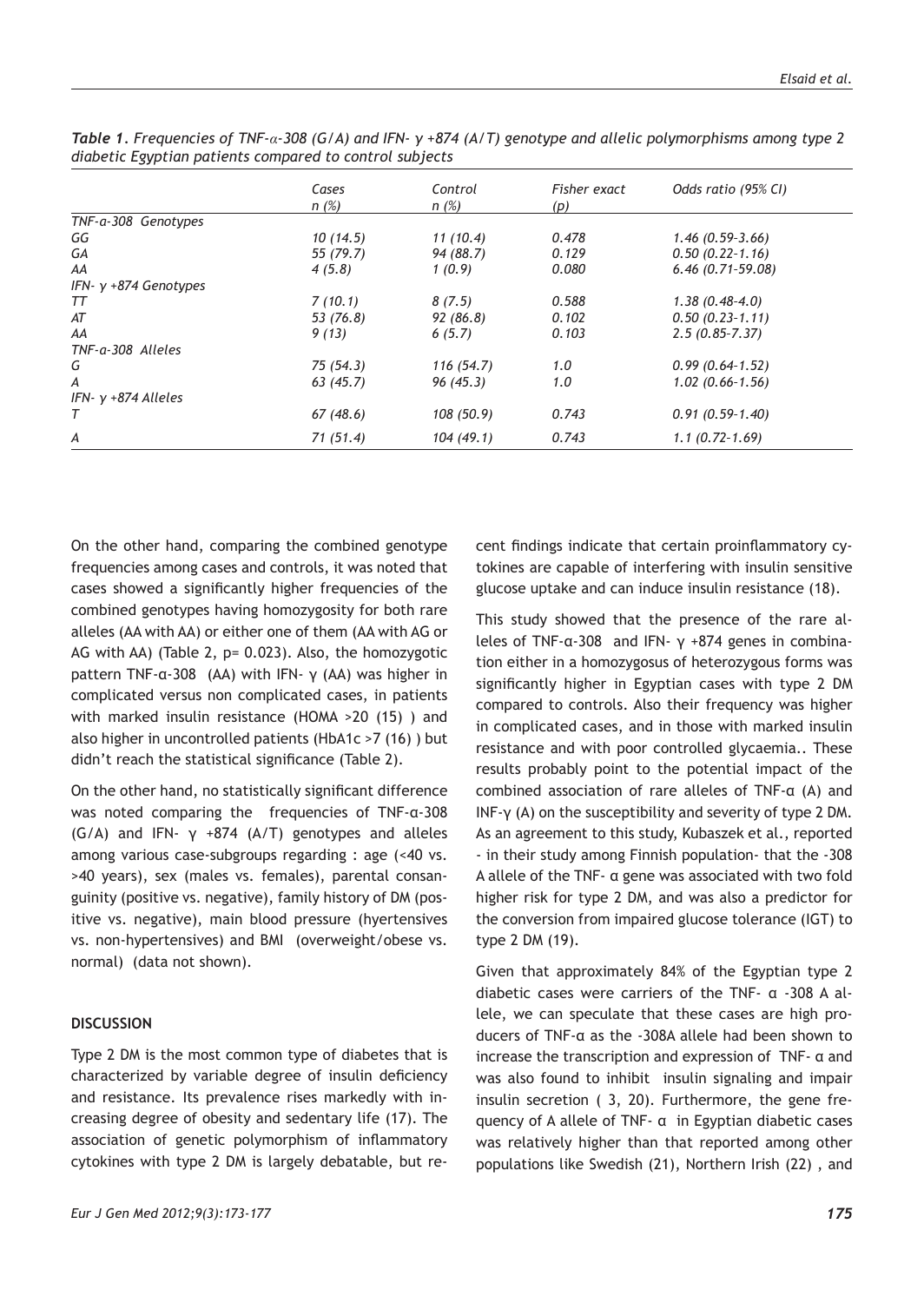| TNF-a / IFN- $v$           |         |         |         |           |         |  |  |  |
|----------------------------|---------|---------|---------|-----------|---------|--|--|--|
| Groups                     | AA/AA   | AA/TA   | GA/AA   | GA/TA     | p value |  |  |  |
|                            | $n(\%)$ | $n(\%)$ | $n(\%)$ | n(%)      |         |  |  |  |
| <b>Subjects</b>            |         |         |         |           |         |  |  |  |
| Controls (n:87)            | 0(0)    | 0(0)    | 5(5.7)  | 82(94.3)  | $0.02*$ |  |  |  |
| Cases $(n:53)$             | 1(1.9)  | 3(5.7)  | 7(13.2) | 42 (79.2) |         |  |  |  |
| Complications <sup>#</sup> |         |         |         |           |         |  |  |  |
| Negative (n:16)            | 0(0)    | 1(6.25) | 1(6.25) | 14(87.5)  | 0.99    |  |  |  |
| Positive (n:37)            | 1(2.7)  | 2(5.4)  | 6(16.2) | 28(75.6)  |         |  |  |  |
| <b>HOMA</b>                |         |         |         |           |         |  |  |  |
| $<$ 20 (n:35)              | 0(0)    | 2(5.7)  | 4(11.4) | 29(82.9)  | 0.50    |  |  |  |
| $>20$ (n:18)               | 1(5.6)  | 1(5.6)  | 3(16.7) | 13(72.2)  |         |  |  |  |
| HB1AC                      |         |         |         |           |         |  |  |  |
| $\langle 7(n:23) \rangle$  | 0(0)    | 0(0)    | 1(4.3)  | 22(95.7)  | 0.08    |  |  |  |
| $>7$ (n:30)                | 1(3.3)  | 3(10)   | 6(20)   | 20(66.7)  |         |  |  |  |
| BMI                        |         |         |         |           |         |  |  |  |
| $<$ 30 (n:20)              | 1(5)    | 1(5)    | 3(15)   | 15(75)    | 0.61    |  |  |  |
| $>30$ (n:23)               | 0(0)    | 2(8.7)  | 2(8.7)  | 19(82.6)  |         |  |  |  |

*Table 2. Distribution of cases in relation to combined genotypes with the rare alleles of TNF-α (A) and IFN-g (A) genes*

*# Complications included diabetic neuropathy, nephropathy and retinopathy \*significant p<0.05*

Chinese diabetics (23). It is worth mentioning that testing the association of TNF- $\alpha$  -308 with type 1 diabetes among Egyptian cases showed similar results of significantly higher frequency of the AA genotype and A allele in cases compared to controls (24).

Nonetheless, these results are not in agreement with Furuta et al. who did not find any differences in allelic frequencies of the TNF- α -308 (G-A) polymorphism between type 2 diabetes and unrelated controls in Japanese patients(25). This probably points to the potential positive impact of the analysis of combined polymorphic variants of inflammatory genes –as in our casesrather than of one important single gene polymorphism.

As regard IFN-γ+874 (A/T) gene polymorphism, this study showed that the frequency of AA genotype was higher in Egyptian diabetic cases versus control subjects particularly among uncontrolled cases. These results predict that the Egyptian cases were low producers of IFN- γ as previously reported by Pravica et al.(14). This may draw the attention to the effect of the low production of INFγ on the development of immune disturbance that gives predisposition to type 2 DM. Similar finding was previously reported by Tsiavou et al., who found increased IFN- γ +874 AA genotype in Greece diabetic populations versus controls (26). In contrast, Arabadadi et al. reported no relation between IFN- γ +874 (A/T) polymorphism and type 2 DM in Iranian diabetic patients(1). This

apparent discrepancy may be due to the lack of linking this polymorphism with other important polymorphisms like that TNF gene.

In conclusion, considering the fact that genetic polymorphisms are population specific, it might be speculated that the rare A allele of both TNF-α-308 and INFγ +874 is associated with type 2 DM predisposing to complications, increased insulin resistance and poor control. These can be considered potential biomarkers with a probable impact on diagnosis and management.

#### *Conflict of interest*

*Authors declare absolute freedom from any issue pertinent to conflict of interest related to this work.*

#### *REFERENCES*

- *1. Arababadi MK, Pourfathollah AA, Daneshmandi S, et al. Evaluation of Relation between IL-4 and IFN-γ Polymorphisms and Type 2 Diabetes. Iranian J Basic Med Sci 2009;12(2):100-4.*
- *2. Pickup JC. Inflammation and activated innate immunity in the pathogenesis of type 2 diabetes. Diabetes Care 2004;27:813-23.*
- *3. Daneshmandi S, Pourfathollah A, Arababadi MK, Hassanshahi G, Rezaeian M, Asiabanha M. Evaluation of relation between IL-4 and IFN- γ polymorphisms and type 2 diabetes. J Mazand Univ Med Sci 2008;18:35-41.*
- *4. Hotamisligil GS, Arner P, Caro JF, Atkinson RL, Spiegelman BM. Increased adipose tissue expression of tumor necrosis*